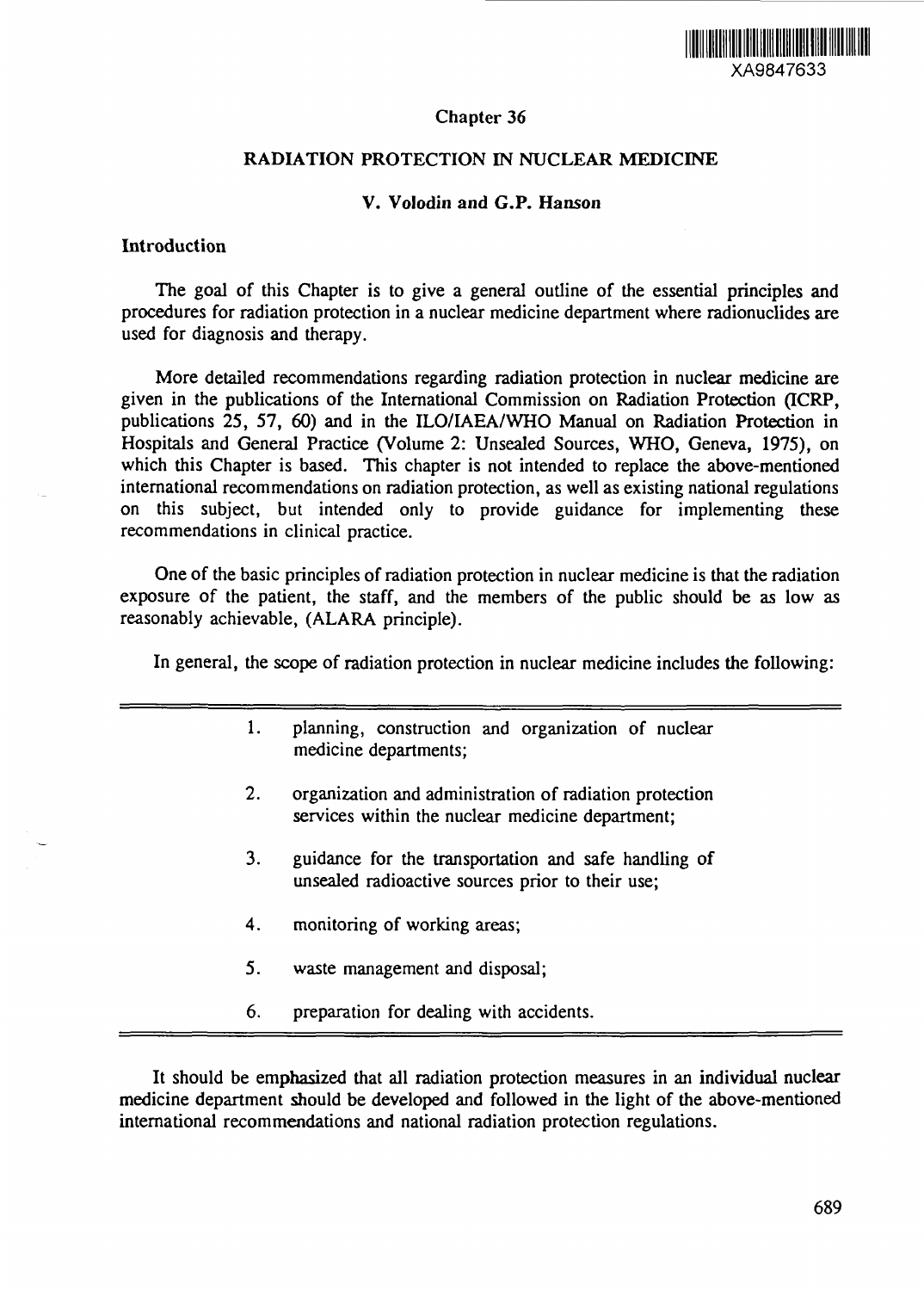#### Planning of a Nuclear Medicine Department

According to the recommendations of the ILO/IAEA/WHO "Manual on radiation protection in hospitals and general practice", nuclear medicine diagnostic departments serve almost all the clinical departments of a hospital, and should, therefore, be located in a central area. From the organizational point of view, the grouping of all diagnostic radiological services in an imaging department has proved most successful in large and medium sized hospitals.

An adequate distance between the diagnostic and therapy departments will avoid the problem of shielding the counting rooms, from therapeutic radionuclide sources and also from teletherapy units, such as linear accelerators, cobalt-60 units, and even conventional x-ray therapy units. This will provide a considerable saving in the cost of the shielding of the equipment.

In planning the premises where the unsealed radioactive services are used for diagnostic and therapeutic purposes, two basic principles of radiation protection should be observed. Firstly, that all unnecessary exposures of the staff and members of the public should be avoided, and, secondly, that exposures should not exceed the dose limits established by the competent local regulatory authority or, in their absence, the dose limits recommended by the International Commission on Radiation Protection (ICRP) and other international organizations.

The radiation measuring equipment used for imaging as well as for in-vitro nuclear medicine studies is highly sensitive and may require additional shielding. The background radiation in these premises should not exceed that in the general premises of the hospital.

Additional shielding may be required in the walls and doors of rooms used for patients who have received high doses of radionuclides such as <sup>131</sup>I for therapeutic or even diagnostic purposes at times.

For structural shielding design considerations, an "optimization" process as recommended by the ICRP in its publication No. 60 should be used. For these purposes, movable lead shields are commonly used. In rooms, the walls and doors leading to the corridor should be adequately shielded.

At the planning and design stage, special attention should be given to the provision of a reliable power supply, which is imperative for the normal functioning of modern nuclear medicine instruments.

The ventilation system of the department should be adequate for the requirements and functions of each section of the department (radiochemical laboratory, rooms for storage, preparation and dispensing of radioactive materials, counting rooms, wards for patients, etc.) and should not be connected with the central ventilation system of the building.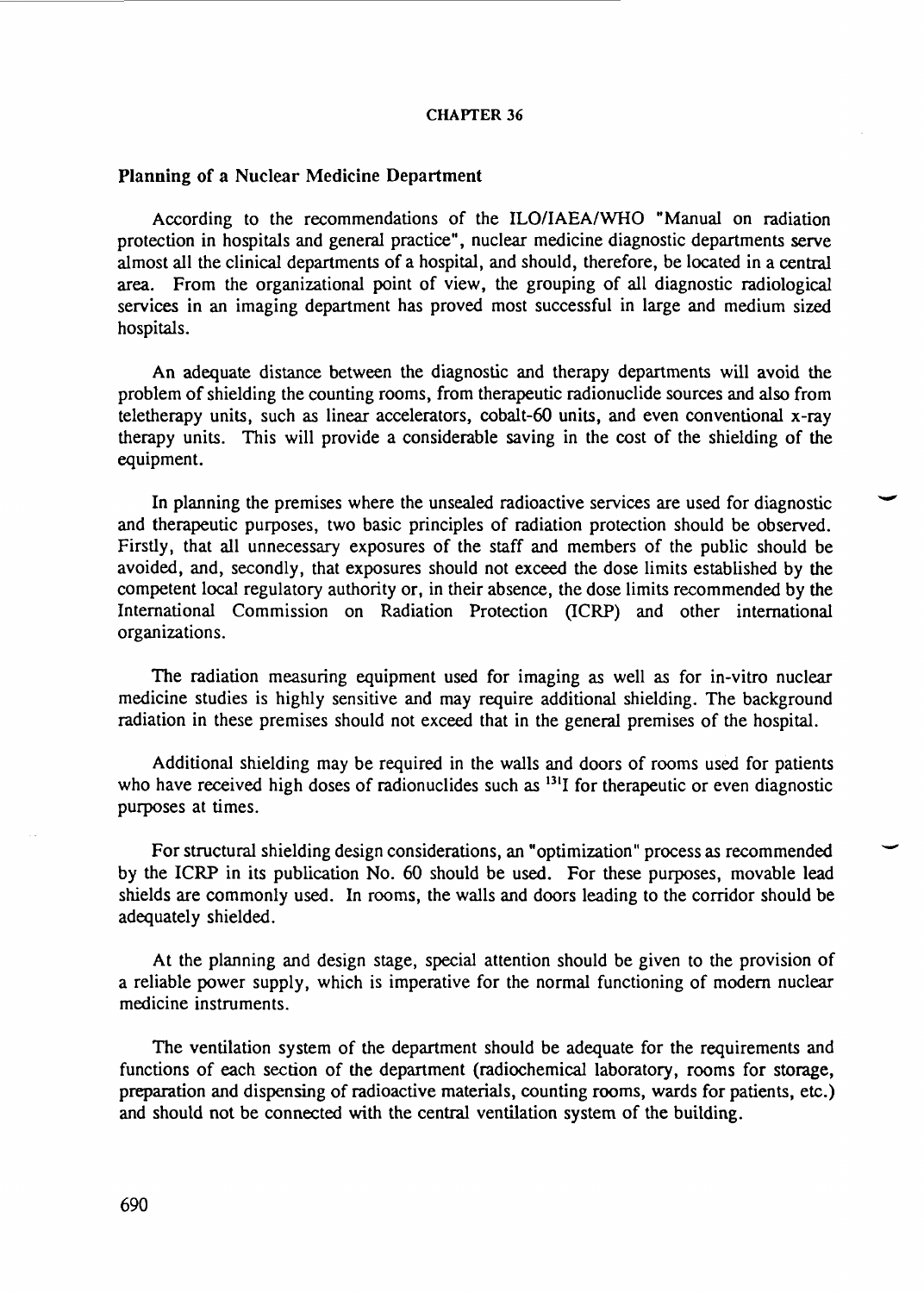When radioactive gases are used, care should be taken to prevent inflow of the air exhaled by patients into the working area. A special exhaust system should be used for this purpose.

### Organization, staffing and responsibilities

The International Commission on Radiation Protection recommends that the authority in charge is ultimately responsible for all radiation protection matters associated with the handling, administration, storage, etc. of radionuclides within the establishment or working area and its environment.

In a large nuclear medicine department, the person in charge should appoint a competent specialist to act as radiation safety officer, who will work in close collaboration with the hospital's medical physics and radiation protection departments, wherever they are available.

The main task of such an officer is to provide advice on all matters related to radiation protection in the department and to ensure compliance of appropriate rules or recommendations on radiation protection.

In a large nuclear medicine department, a responsible person should also be appointed to take care of the delivery, storage, and transportation as well as dispensing and waste disposal of radioactive materials. The physician is responsible for radiation protection of the patient and must balance the benefits of the diagnostic and therapeutic procedures against the harmful effects of radiation, in view of the dose delivered to the patient as a result of a particular procedure.

An important requirement for efficient radiation protection measures in a nuclear medicine department is training of the staff. Staff should be instructed in the principles of radiation protection, related to the type of work, at the beginning of employment and given periodic refresher courses during their employment. These instructions should include information on biological effects of ionizing radiation, types of radioactive sources used in the department, counting equipment, principles and practical instructions on radiation protection in the department. Special attention should be given to action of the staff during accidents with radioactive sources and in emergency situations, e.g. during a fire, etc. Clearly written instructions, regarding each type of routine operations with radioactive materials, as well as accidental and emergency situations, should be readily available to the staff.

Depending on the nature of the radionuclides and the types of operation with radioactive materials, the authority in charge may need to establish an area to which access is limited and controlled for radiation protection purposes. Such areas should be clearly marked by using warning signs of radiation danger.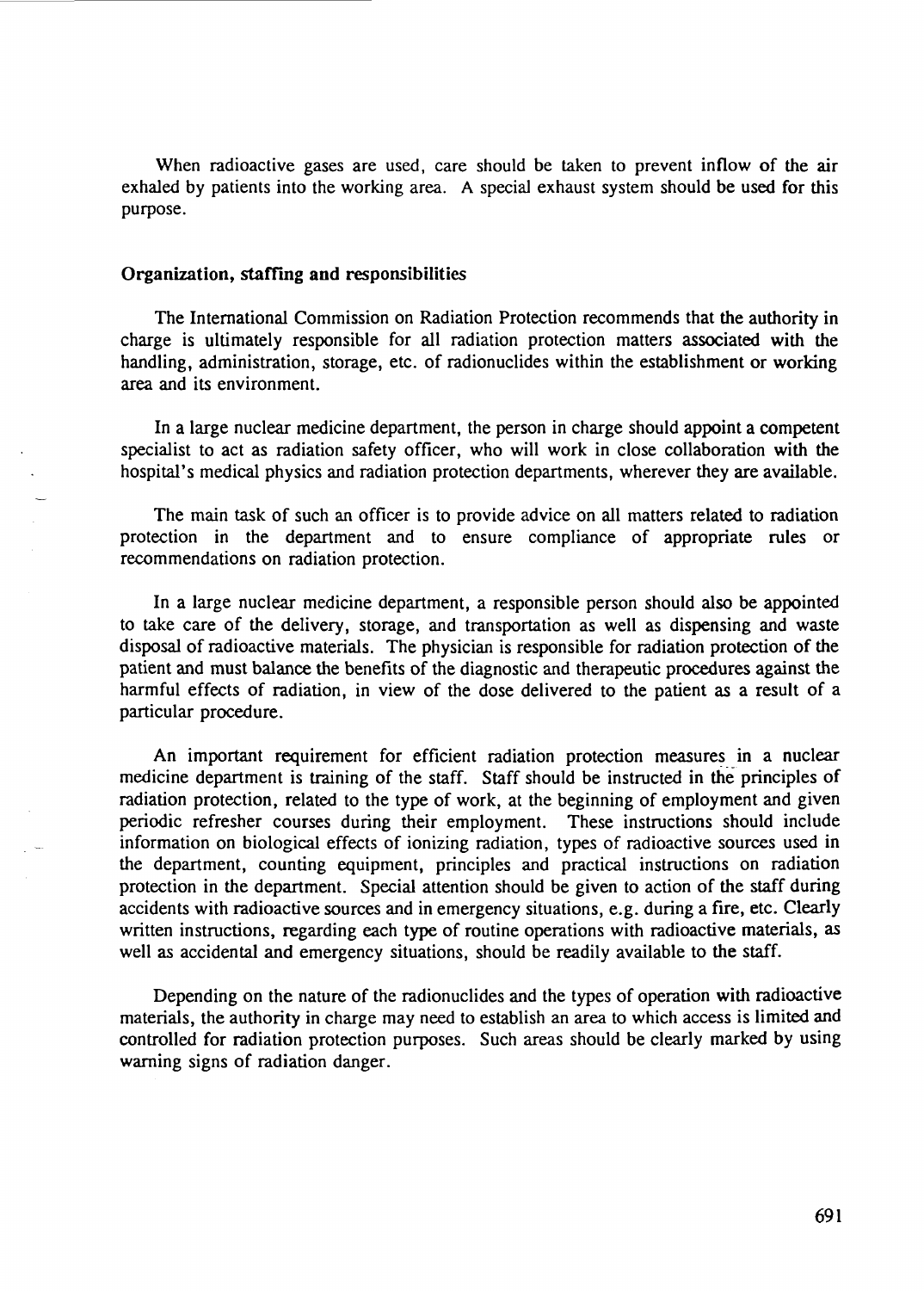### Safe handling of unsealed radioactive sources

Most of the radioactive materials, used for diagnostic and therapeutic purposes in a Nuclear Medicine department, are in liquid form as true solutions, colloidal solutions, suspension, or gases dissolved in liquids. In general, the safe handling procedures depend on the physical form of radioactive materials, their radiotoxicity, the type of operation to be carried out and amount of activity to be handled.

A radioactive source, from the storage to the handling room within the department, should be moved in a special lead container. Operations with radioactive sources involving opening of containers and withdrawal and delivery of their contents are described in the ELO/IAEA/WHO Manual of radiation protection in hospitals and general practice (Geneva, 1982). They are based on the following basic rules:

- (a) The operations should be carried out in a laboratory specially reserved for work with radioactive materials.
- (b) The glassware and instruments used should be reserved for the laboratory in which the sources are handled and should bear distinctive markings.
- (c) Every handling operation involving radioactive material should be conducted with care, precision, and neatness.
- (d) Generally speaking, every handling operation requires a certain minimum of preparation. The working surface must be prepared and certain items, including all the instruments **that** will be needed during the work, must be ready and nearby. A bag of impermeable material into which contaminated waste can be dropped should be placed in an immediately accessible position.
- (e) Handling operations that are not routine should be planned in advance and rehearsed with non-radioactive materials.
- (f) Operators should wear special apparel e.g., laboratory overalls and gloves.
- (g) Pipetting should never be carried out orally because of the danger of radioactive material entering the mouth.
- (h) As far as possible, all receptacles containing radioactive liquids should remain sealed when not in use.
- (i) Sources should be returned to storage as soon as possible, when no longer required.
- (j) After the handling operation, the technician should clean the working area and monitor **all** surfaces, equipment, and tools, as well as his own clothing and hands, for contamination.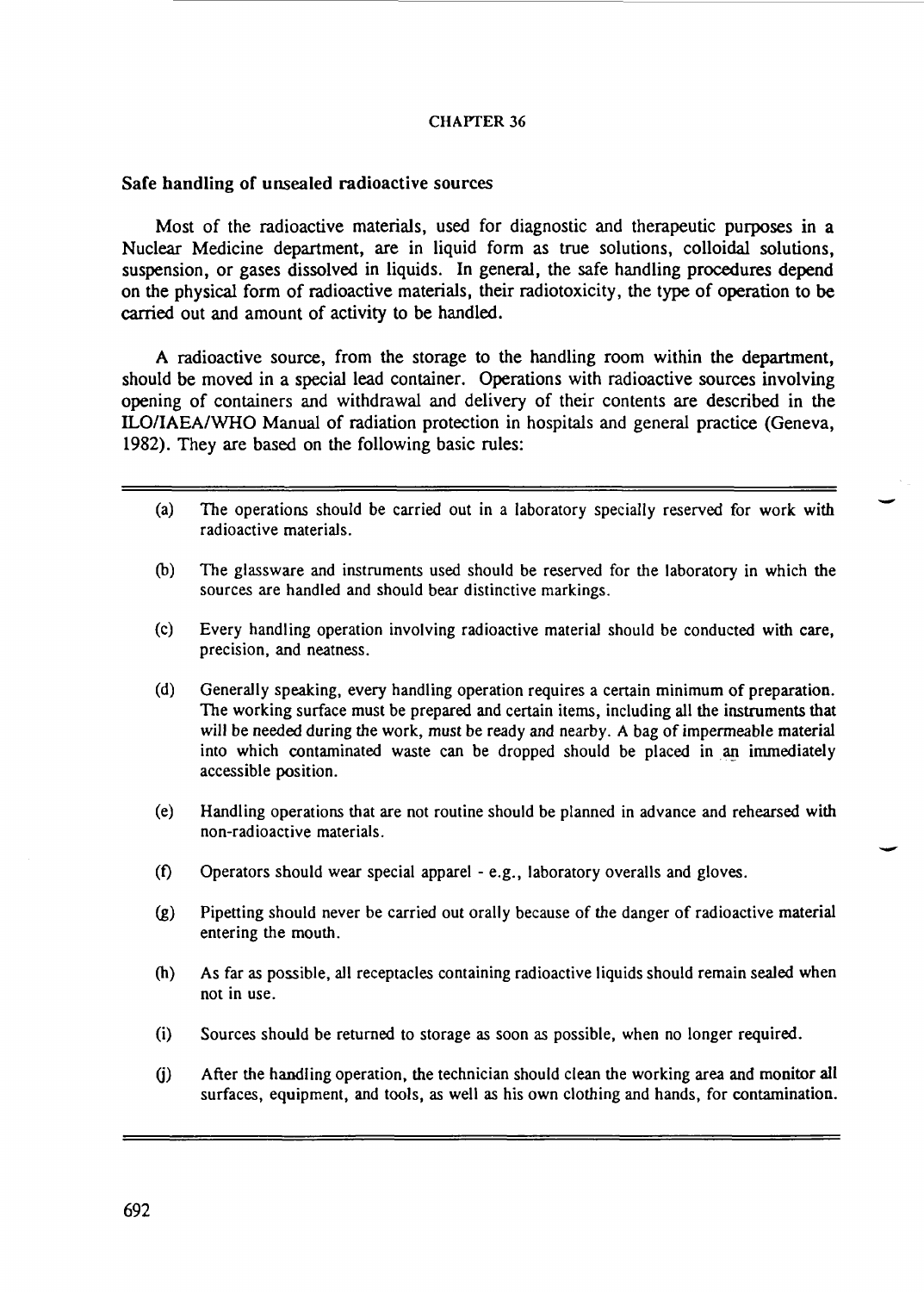All necessary precautions should be taken to avoid opening or holding radioactive sources by hand. Tongs and other remote handling devices should be used for these operations. The gamma emitting radioisotopes should be handled from behind a protective sheet of lead glass or a wall made of lead bricks. A plentiful supply of lead bricks should always be available in a nuclear medicine department.

An operation with radioactive gases or aerosols should be carried out in a fume hood or a laminar air-flow cabinet with exhaust ventilation. The ventilation system must be regularly controlled regarding air-flow velocity and directions and effectiveness of the filter. More detailed information on this matter can be found in the book by K. Kristensen "Preparation and control of radiopharmaceuticals in hospitals" (IAEA's Technical Report Series No. 194, Vienna 1979).

All operations with radioactive sources should be carried out carefully but in as short a time as possible.

During the handling of radioactive materials, before their administration to patients, all necessary precautions must be taken to prevent contamination of working surfaces as a result of spillage of liquid, formation of aerosols, etc.

Special attention should be paid to preserve sterility of radioactive liquid sources to be administered parenterally to the patient.

The elution of the short-lived radionuclides from generators, e.g.  ${}^{99}Tc^{m}$  and  ${}^{113}I^{m}$  should be carried out in accordance with the instructions attached to the generators and in complete safety and sterile conditions.

To avoid pipetting by mouth, "remote" pipettes with rubber bulbs, or rubber tubes encased in protective sheaths, should be used. Surgeon's gloves, preferably disposable, should also be used by personnel to avoid contamination of the hands. The washing and decontaminations of small items of equipment after use is always a problem. Therefore, the widest possible use of small disposable items of equipment such as unbreakable sterilized tubing, pipettes, and syringes, which are treated after use as radioactive wastes, should be encouraged. However, such disposable items may not be available in many developing countries and even if available, they may not be economically acceptable.

The working surfaces in rooms, where the handling of radioactive materials is carried out, are usually of stainless steel or covered by plastic specially designed for this purpose. The working surfaces have slightly raised edges to retain any spilled liquid. It is essential that, before the handling of radioactive sources, the working surface is covered by one or more layers of absorbent paper, which can be disposed off easily after use. Cotton wool and paper towels must be available near to the operator. The floor in the dispensing room also should be covered by special leak-proof plastic and walls are painted by a special paint which allows easy cleaning.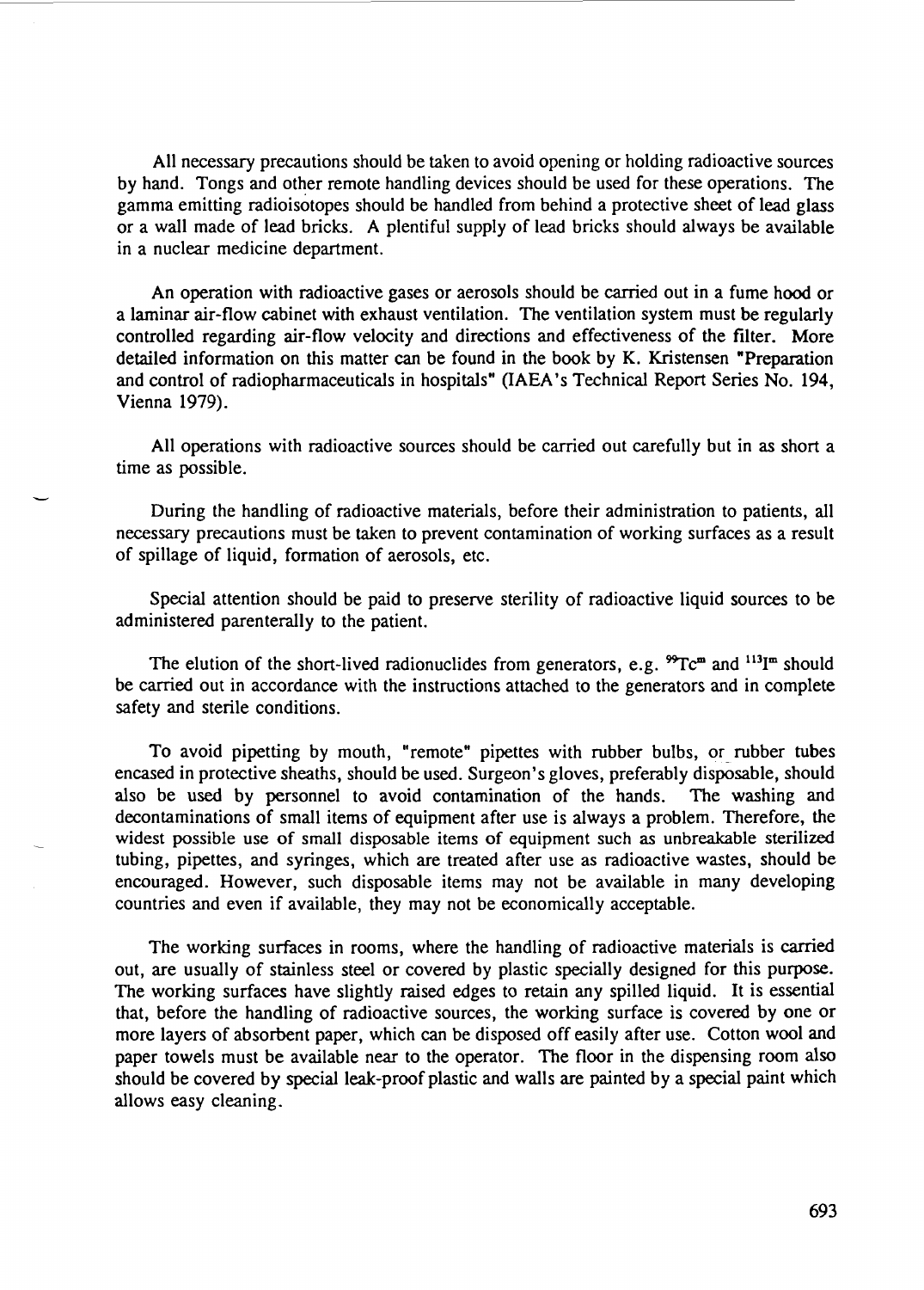It is a general rule that the operations with radioactive sources should never be carried out in every day clothing. It is necessary to have enough special protective clothing (overshoes, caps, jackets, trousers, etc.) in the nuclear medicine laboratory.

Good house cleaning practice (wet-mopping), avoiding raising any dust in controlled and supervised areas of the nuclear medicine department, is obligatory. The access of hospital staff and public to the department should be restricted and personnel dosimeters should be available for medical and technical personnel working in the department. The access of personnel to storage and dispensing rooms, as well as to any other parts of the controlled area, should be strictly limited to staff working in these premises.

As required by some national regulations, and as is always considered to be a good safety practice the following rules should be observed in laboratories and nuclear medicine departments [U.K., NRPB, 1983]:

- (a) No food or drink should be brought into the area, e.g. for storage in a refrigerator. Smoking or even carrying of open packets of cigarettes should also be similarly banned.
- (b) There should be a ban on the use of handkerchiefs; an adequate supply of paper tissues should be provided to replace them.
- (c) Any cut or break in the skin should be covered before a person enters the controlled area. Dressing should incorporate a waterproof, adhesive strapping.
- (d) The walls, floor and ceiling and all apparatus in the area should be cleaned often to ensure that contamination is kept as low as reasonably achievable.
- (e) It is essential that radioactive solutions to be administered are clearly labelled, indicating the radionuclide, chemical form, and activity at a given date and time. The terms "millicurie" and "microcurie" (where still used) should be written out in full to avoid mistakes.

Special equipment for the safe handling of radioactive materials in hospitals, according to the recommendations of ILO/IAEA/WHO Manual on Radiation Protection in Hospitals and General Practice is needed for the following operations: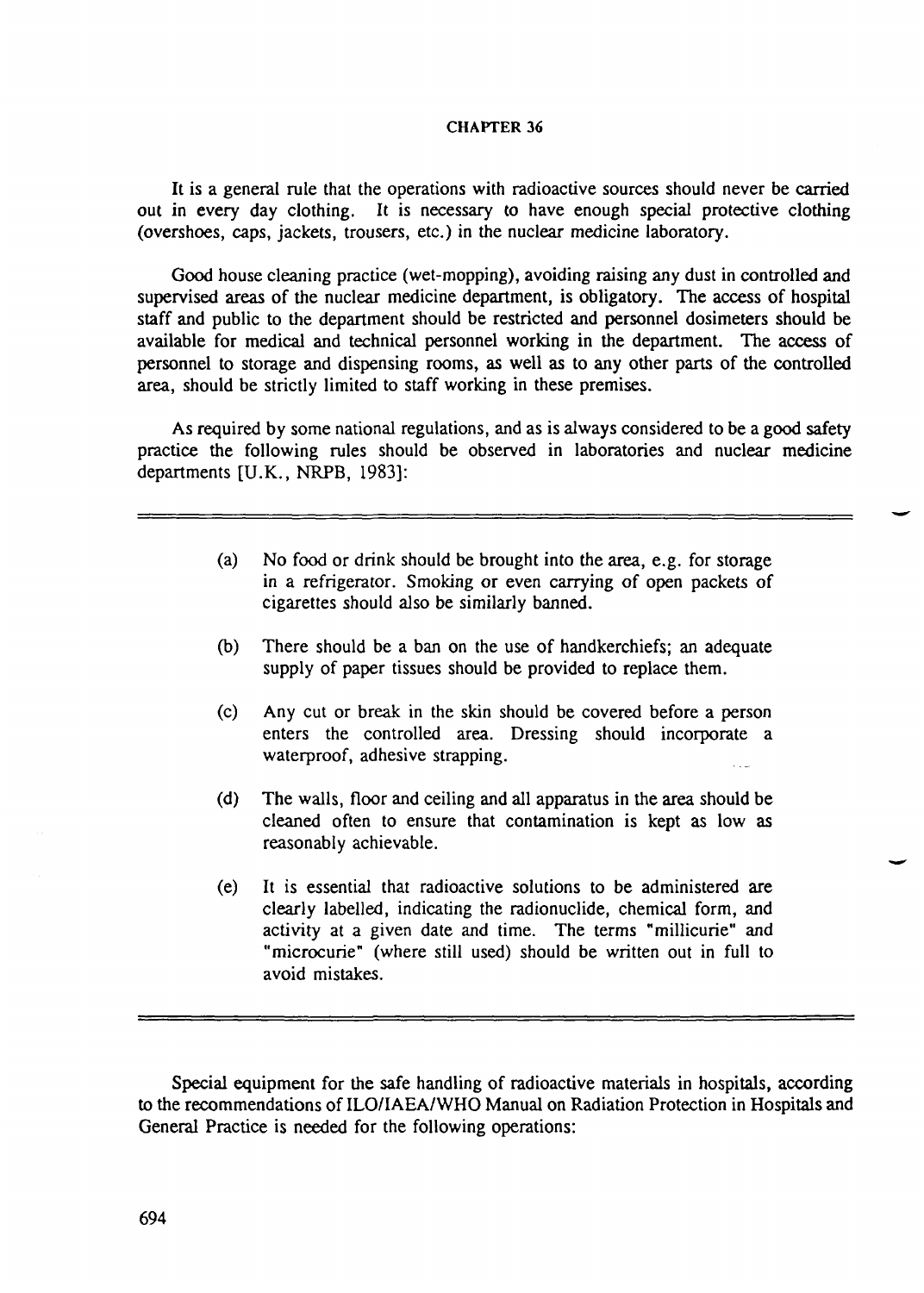- (a) Storage: lead bricks, lead shielded containers, remote handling tools.
- (b) Transportation within the hospital premises: lead shielded cart, lead shielded containers.
- (c) Safe handling: remote pipettes, disposable gloves, remote handling tools, lead shielding.
- (d) Preparation and calibration of deliveries: safe handling tools (see above), activity calibration meter (Dose calibrator).
- (e) Administration and measurement of radioactive substances: disposable gloves, shielded syringe.

Radionuclides for diagnostic and therapeutic applications are generally stored together. It is desirable that storage and dispensing rooms are separate, but in a small nuclear medicine laboratory, this may not be possible.

Each shipment of a radionuclide should be kept separately in individual lead containers, clearly labelled, and having the required wall thickness. It is recommended that the exposure rate should never exceed 0.2 m Gy/h at a distance of 5 cm from the surface of the containers. If necessary, additional interlocking lead bricks should be used to provide adequate shielding. It is not advisable to keep diluted radionuclide solutions in the storage room, e.g. a small volume of <sup>131</sup>I in solution prepared for an individual test dose. Special precautions should always be taken to prevent spillage. The storage room should have an efficient ventilation system.

Remote handling equipment such as tongs, forceps, tweezers and more sophisticated devices, with a ball and socket joint, should be available in storage and dispensing rooms. Other safe handling devices and equipment for transportation have been already mentioned in relation to handling of radioactive sources.

The equipment for preparation and calibration of radiopharmaceuticals and other radioactive sources in dispensing laboratories should include activity meters with the range from 37 MBq to 37 CBq. It should be noted that gamma activity can be measured accurately by the well-type ionization chamber, only if a small volume of the solution (about  $0.1/5.0 \text{ cm}^3$ ) is in the centre of the chamber and a spherical geometry can be assured.

Radioactive sources containing carbon-14 and tritium can be measured by comparison with standard sources in a liquid scintillation counter.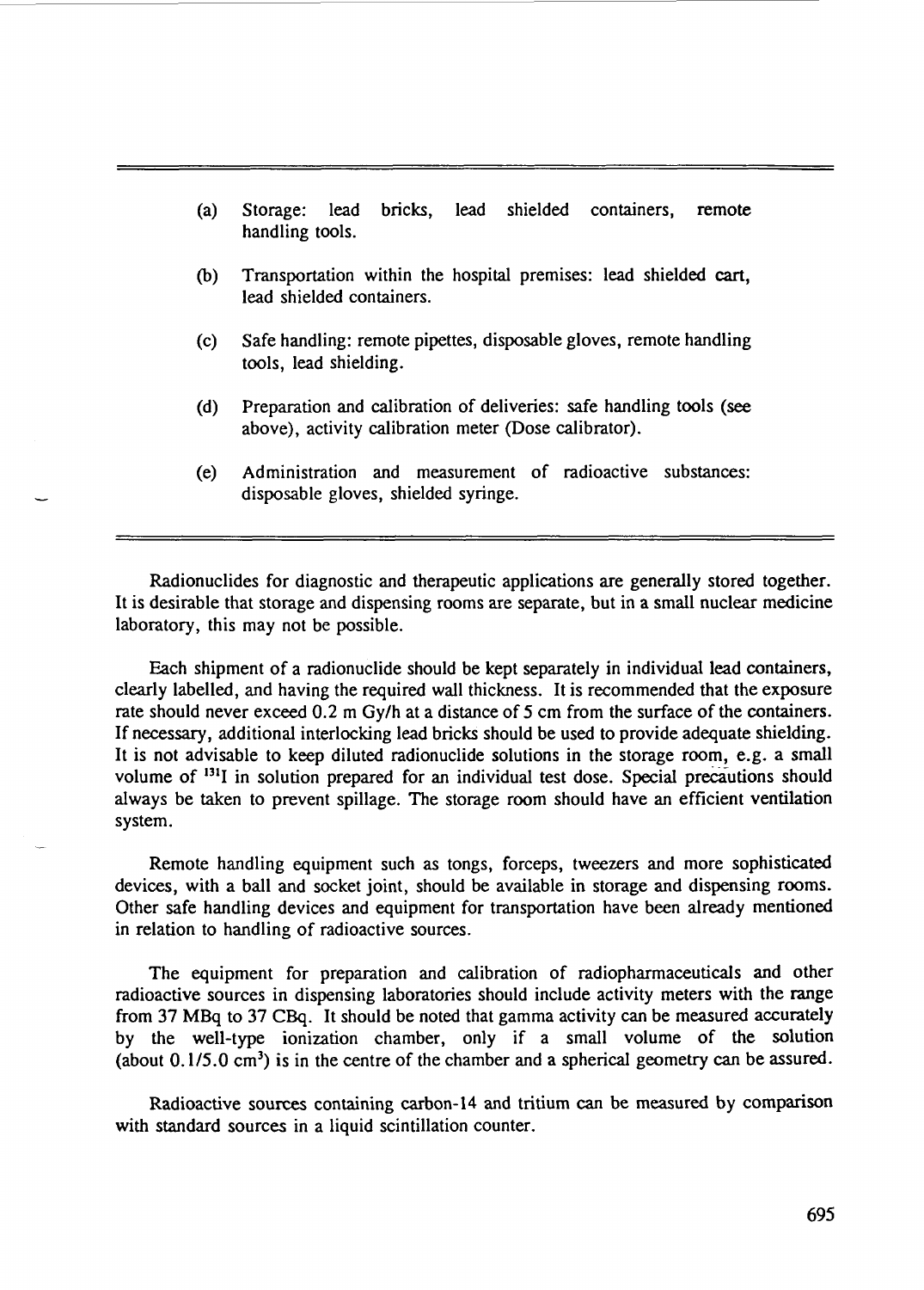Written instructions for the handling and dispensing of radiopharmaceuticals for diagnostic and therapeutic applications should always be available and periodically reviewed. Good records should be kept in relations to all operations with radioactive materials from delivery to dispensing or disposal. Concerning records, the following information is considered noteworthy:

Regarding the radiopharmaceutical;

Name of radiopharmaceutical, Manufacturer, and batch number, Delivery date, Expiry date, Activity, and date of measurement, Volume.

Regarding administration to the patient:

Date and time of patient examination, Type of study and route of administration, Volume and activity administered, Volume and activity remaining in the container.

### Protection of patients

With respect to the protection of patients, in relation to diagnostic and therapeutic application of radionuclides, it should be emphasized that a nuclear medicine test or treatment with radionuclides should be carried out by a nuclear medicine physician, only if there is a sufficient clinical justification for these procedures. As a general rule, the radiation dose resulting from the administration of radionuclides should be kept at the lowest possible level but without sacrificing the quality of the necessary information or the desired therapeutic effect.

The measuring equipment including single- and multi-probe counting systems, rectilinear scanners and gamma cameras should be regularly checked, in accordance with recommended quality control procedures [Quality Assurance in Nuclear Medicine, WHO, Geneva, (1982) and Quality control of nuclear medicine equipment, IAEA-TECDOC-317] to ensure that each instrument produces optimum performance with respect to its capability and thus contributes to the reduction of patient dose. The practice of using instruments with poor sensitivity which leads to an increase of the activity of the radionuclides administered to patients, should be avoided.

The radiation dose to some organs (e.g. thyroid) can be reduced by using suitable drugs or other compounds which either block the uptake of radionuclides in organs where its presence is not required for diagnosis or treatment or will accelerate the clearance of radionuclides from the body after the examination has been performed. In this connection,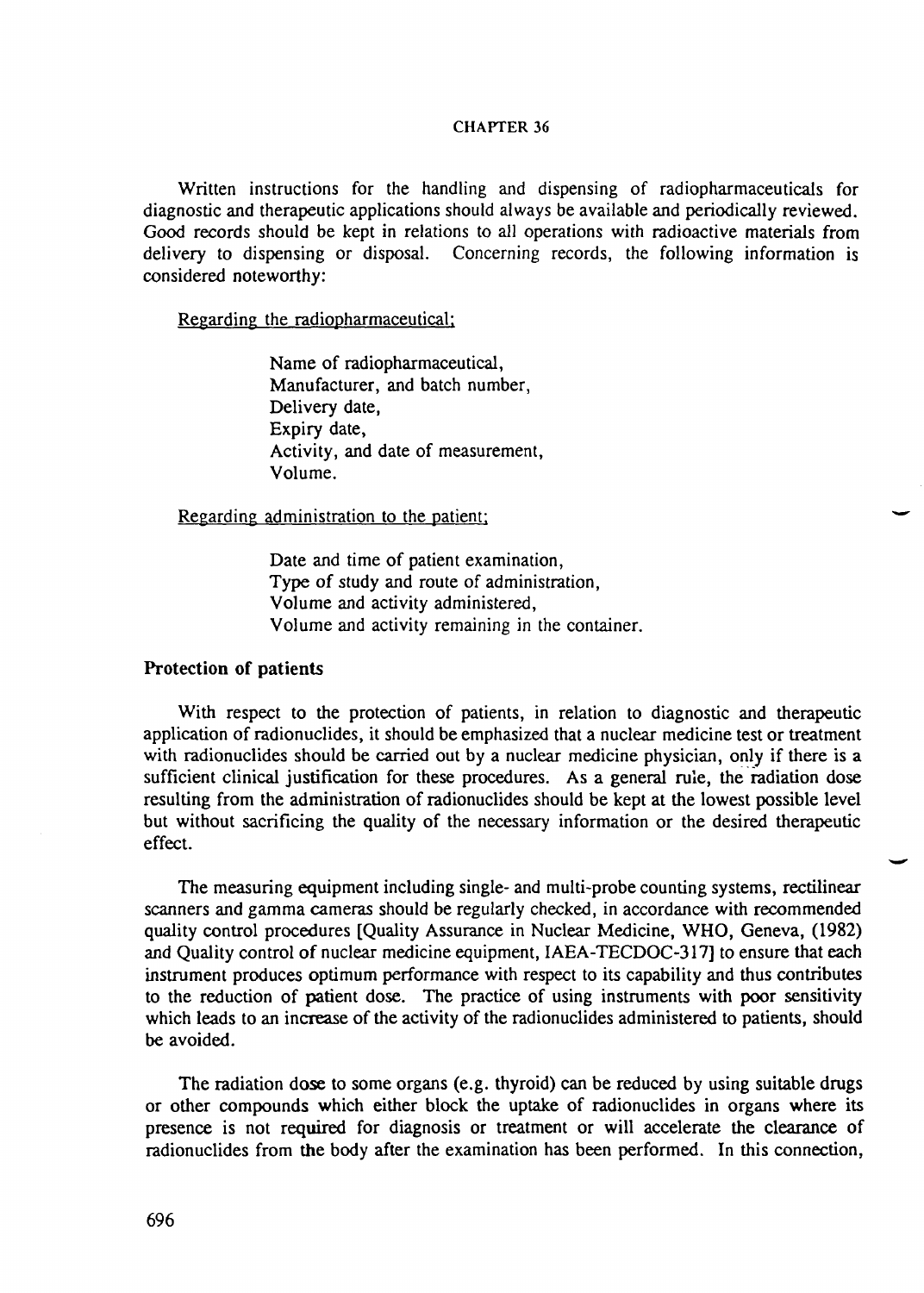special care must be taken to reduce the organ doses to children undergoing a nuclear medicine examination.

Special attention should be given by the nuclear medicine physician, if a woman undergoing an examination is pregnant. Due to high radiosensitivity of the embryo and fetus, it is advisable that the examination should be postponed until the end of pregnancy or until the second half of it unless such examinations are unavoidable for clinical reasons and the dose to the fetus is minimal. The possibility of pregnancy should always be taken into account in women of reproductive age and, therefore, the radionuclide examination should be carried out during the ten days from start of menstruation. However, the validity of the ten day rule is a matter of debate at present. The breast feeding should be avoided till the level of radioactivity is low enough to avoid any potential harmful effects to the newborn.

In conclusion, it should be emphasized once again that before an examination or treatment with radionuclides, careful consideration should be given to the effectiveness and risk of such diagnostic or therapeutic procedures, in comparison with effectiveness and risk of other methods which do not expose a patient to radiation. For further information and examples, the report of the WHO Scientific Group on Clinical Diagnostic Imaging, published as "Effective choices for diagnostic imaging in clinical practice", TRS-795, WHO, Geneva 1990, should be consulted.

### Handling and disposal of radioactive waste

For practical reasons, all radioactive wastes can be classified as liquid, solid or gaseous wastes. All actions related to disposal of radioactive wastes to the environment must be carried out in full compliance with national regulations on radiation protection.

Liquid wastes include the remains of unused radioactive suspensions and solutions, rinsing water that had been used for cleaning contaminated equipment, water from contaminated laundry, and excreta from patients.

The excreta from patients who have received relatively low amount of activities for diagnostic purposes can be released to the sewage system. When the patient has received the therapeutic amounts of radionuclides, e.g.  $^{131}I$  for treatment of thyroid cancer, the excreta should be released into a specialized sewage system, which could be available in large radiooncological hospitals or kept in nuclear medicine department in bags or specially constructed containers, until the level of activities allows safe disposal into ordinary sewage system.

The disposal of liquid radioactive wastes into the normal sewerage system should strictly follow the recommendations of national regulations. It should be mentioned that general principles and detailed recommendations on waste disposal are given in an internationally accepted code of practice [Safe handling of radionuclides, IAEA Safety Series No. 1, Vienna (1973) ] which is, at present, under revision.

The solid radioactive wastes include contaminated equipment (e.g. vials, syringes, drinking glasses, etc.), laundry, dressings, disposable paper, cotton, etc.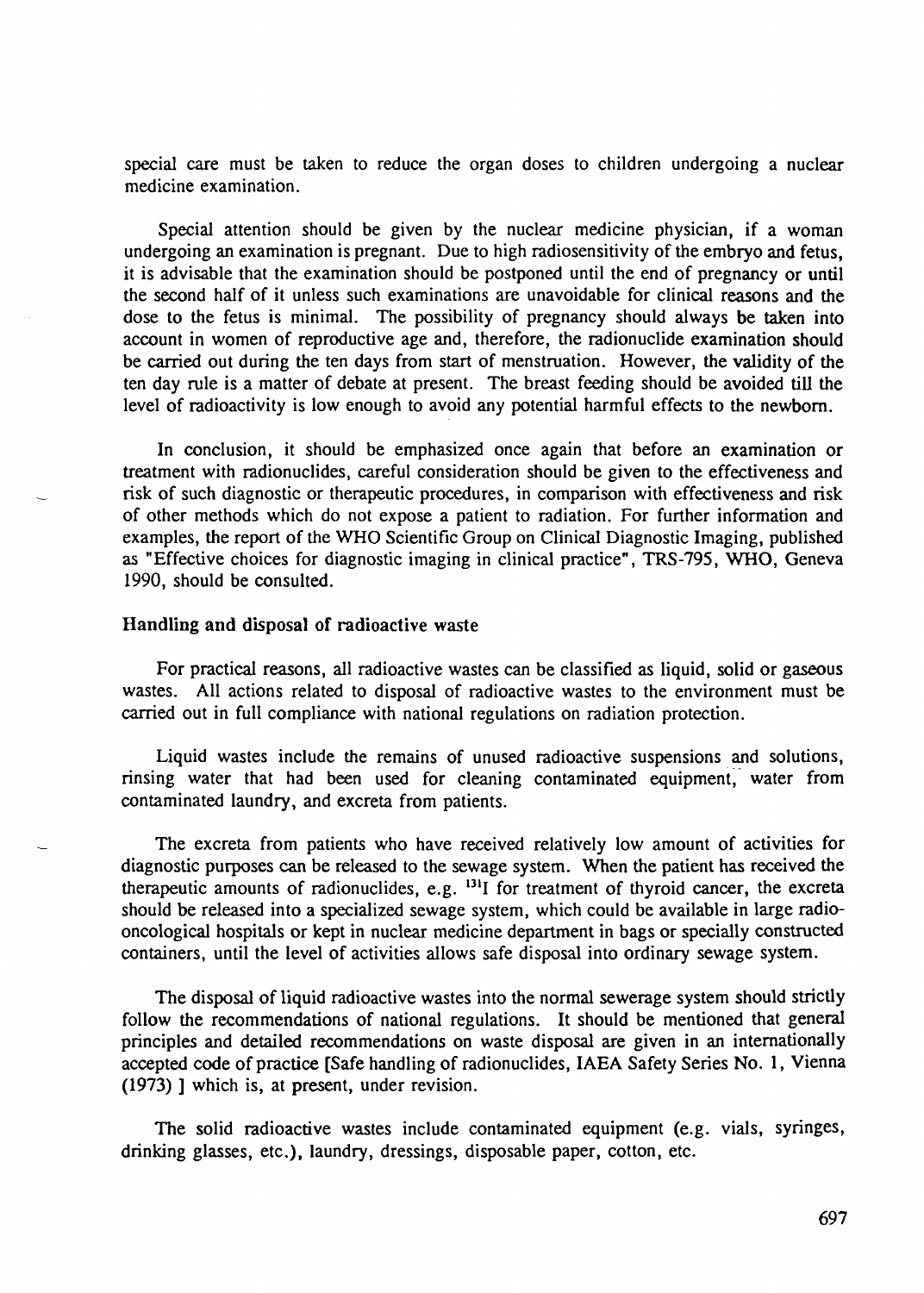All used linen should be checked for contamination and sent to a specialized laundry or washed in a room specially designed and designated for this purpose. Other solid radioactive waste should be kept in a properly ventilated room until it can be disposed as low-level radioactive waste or the radioactivity decays sufficiently, so that it can be disposed as non-radioactive waste.

The radioactive wastes containing long-lived carbon-14 and tritium should be kept in special containers and sent to industrial waste depositories. However, these two radionuclides are seldom used in clinical nuclear medicine practice.

The handling of cadavers (preparation for burial or cremation) containing substantial radioactivity must be carried out under supervision of the radiation safety officer. Autopsy in such cases is not advisable and must be restricted to minimum handling, if postmortem examination is necessary. All necessary radiation protection measures for the staff and the decontamination of instruments and the working place should be taken, in consultation with the radiation safety officer.

### Monitoring and surveillance procedures

The radiation safety rules and procedures in nuclear medicine departments should be established in collaboration with the institution's radiation protection officer, or the local radiation protection authority, if appropriate, and must follow the requirements of the existing national regulations. It is recommended that written instructions be available for all techniques and procedures involving use and handling of radioactive sources and radioactive wastes.

An important radiation safety procedure in nuclear medicine departments is monitoring. According to the statement of the International Commission on Radiation Protection (publication No. 25) radiation monitoring implies the performance of relevant measurements on individuals in the work area and of the environment, and the interpretation of these data for the purposes of controlling personnel exposure and environmental contamination. Monitoring is very important also for the protection of sensitive and expensive measuring equipment, which can become inoperational due to radioactive contamination.

In monitoring, attention must always be given to both external irradiation and radioactive contamination. The choice of equipment for monitoring depends on the media and objects to be monitored and the type of the radiation which is to be measured.

There are many types of instruments which are suitable for the monitoring of gamma and beta irradiation. According to the recommendation of the ILO/IAEA/WHO Manual on Radiation Protection in Hospitals and General Practice, the most practical device is the acoustic dose-rate meter, which gives an audible warning when the wearer is subjected to a high rate of irradiation. As the dose rate increases, the pitch of the sound rises. In addition to this portable warning dose-rate meter, it is advisable to have in the nuclear medicine laboratory a hand and foot monitor, which should be placed at the door of the active room,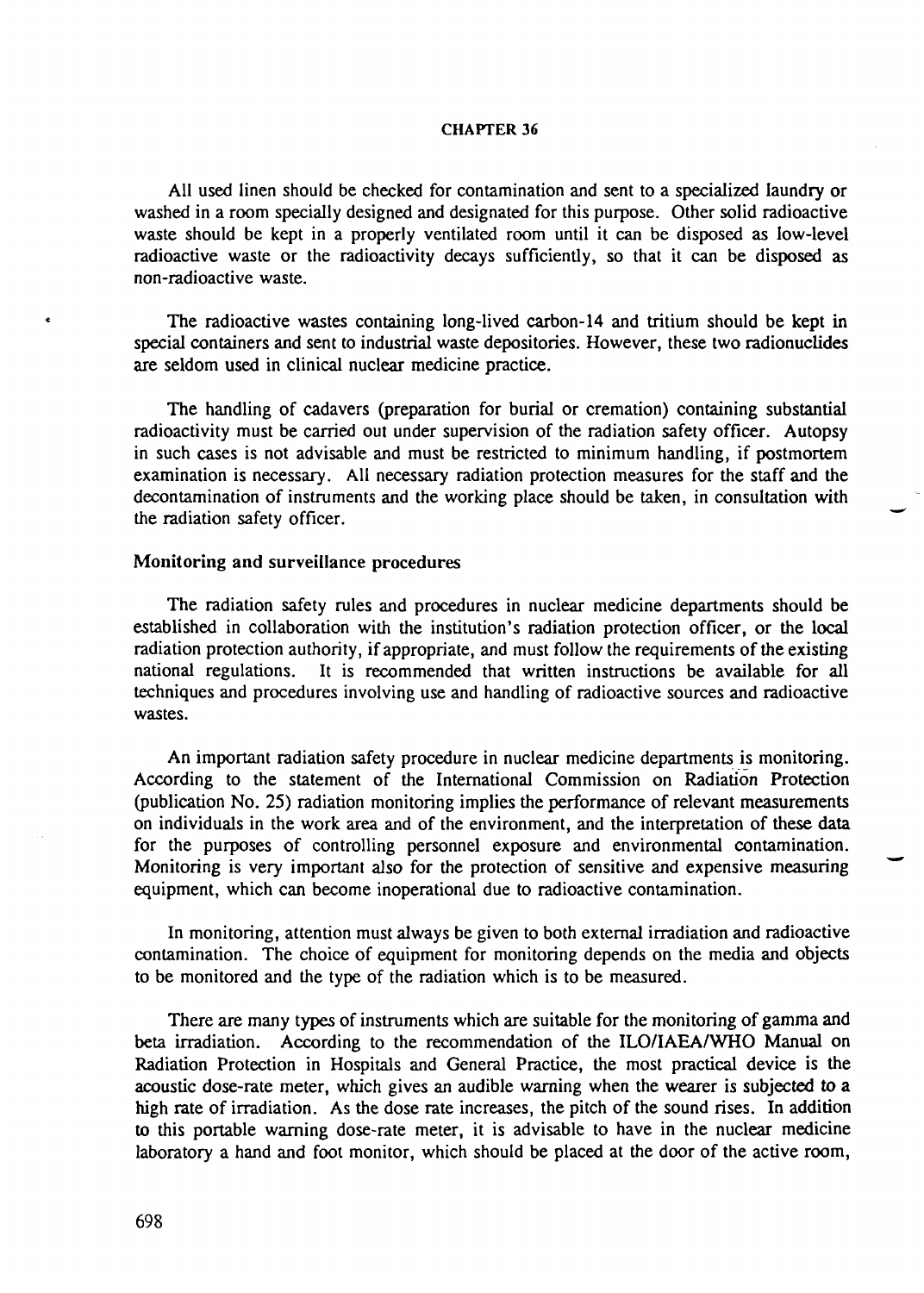containing the radioactive materials. According to the ILO/IAEA/WHO recommendations, in the small departments, an end-window counting tube with long cable permits the monitoring of hands and feet and may also be used for monitoring contamination.

The routine monitoring should be carried out on all persons or things which may have had contact with unsealed radioactive sources, and in areas, where the work with these sources has been performed. This would include protective clothing of the staff, bed linen and patient's clothing, protective gloves, working surfaces, and radioactive wastes. The room should also be monitored after work with radioactive gases and substances which may form radioactive aerosols.

Special attention should be given to the monitoring of staff working with radioactive materials. Additionally, it is recommended that staff be provided with appropriate personnel monitoring devices, such as personal pocket monitors or film badge (or TLD badges).

The IAEA publication [Recommendations for the Safe Use and Regulation of Radiation Sources in Industry, Medicine, Research and Teaching, Safety Series No. 102, IAEA, Vienna, 1990] recommends schemes for monitoring of the work-place and personal dosimetry:

Monitoring for internal contamination is a more difficult task. Usually an indirect assessment of this contamination is made based on an estimate of the quantities of radionuclides entering the body in the working area through inhalation and ingestion; and, in case of accidents, through wounds. The monitoring of internal contamination can be also carried out by radioactive measurement or radiochemical analysis of the biological excreta. This approach is based on the assumption that the biological elimination of a radionuclide from the body depends on its nature and may be expressed by mathematical formulae.

In large nuclear medicine departments with radiochemical laboratories, where <sup>35</sup>S, <sup>14</sup>C and <sup>3</sup>H are used as labelled compounds, appropriate monitoring instruments should be available to check possible contamination in the working areas. Since these radionuclides are pure beta emitters, in case of internal contamination, external measurement is not possible. Therefore, periodic monitoring of the laboratory staff should be carried out by analysis of the excreta (urine) in a well-type scintillation counter.

Appropriate records should be maintained regarding the procurement and the day-to-day utilization of radionuclides, monitoring of working areas, accidents and remedial actions taken, radioactive waste disposal, monitoring of personnel and information on calibration of monitoring instruments.

### Measures for dealing with radiation emergencies and accidents.

The most common types of accidents which may occur in a nuclear medicine department involve fire, explosions, spillage of a significant amount of radioactive solution, misplacing or losing radioactive sources, and the inadvertent administration of large activities of radionuclides.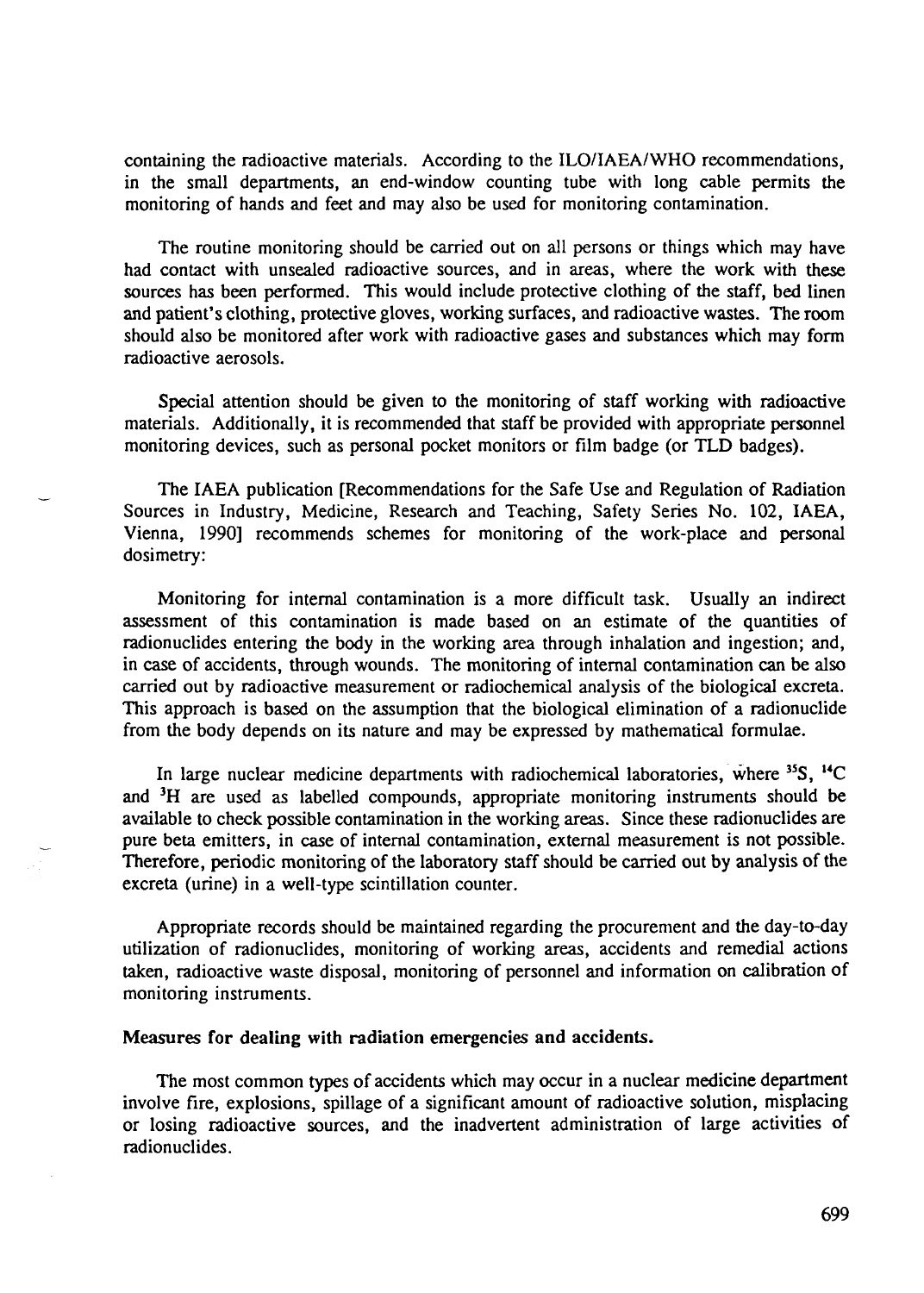Despite the fact that these events are usually unpredictable, it is advisable that adequate plans and written instructions are prepared in advance to deal with accidents, which may occur in the laboratory. The staff must be trained to implement the plan and strictly follow the instructions in the event of an accident.

When an accident occurs, the hospital administrative authorities, the nuclear medicine department head and the radiation protection officer must be informed immediately and necessary remedial measures must be taken.

In case of a serious accident, involving bodily injury, the first priority is to give first aid to the persons, affected by the accident. Then, assisted by suitable monitoring instruments, radioactive substances should be removed from the skin, hair and other parts of the body by using physical methods. Contaminated, small wounds can be washed, preferably with a product that makes the radionuclide insoluble, e.g. magnesium sulphate for the alkaline earth elements or chelating agents which form complexes with high valence elements.

In case of contamination through the gastro-intestinal or respiratory tract, the decontamination measures should be carried out under the supervision of a trained physician.

Within the area affected by the accident, action must be taken to prevent further spread of contamination or the intake of radioactive materials.

The borders of the contaminated area must be clearly marked and the decontamination of the working surfaces should be carried out by using physical methods (absorbent materials, washing with detergent and water) and then using recommended chemical compounds. A recommended list of chemicals for use in such circumstances should be available in the nuclear medicine department.

#### Protection of personnel and members of the public.

The radiation protection principles and rules for clinical staff of the nuclear medicine department and, in particular, for personnel involved in the preparation and administration of radionuclides are based on the concept of optimization in radiation protection and dose limits established by the national regulations, in accordance with international recommendations. These limits should not be exceeded during the work with unsealed radioactive sources in the department. Every effort should be made to keep these limits as low as reasonably achievable.

The International Commission on Radiological Protection [ICRP Publication 60, 1990] recommends a limit on effective dose of 20 mSv per year, averaged over five years (100 mSv in five years), with a further provision that the effective dose should not exceed 50 mSv in any single year. The five-year period would have to be defined by the regulatory agency, e.g. as discrete five-year calendar periods. It is implicit in these recommended dose limits that the dose constraint for optimization should not exceed 20 mSv in a year. It is assumed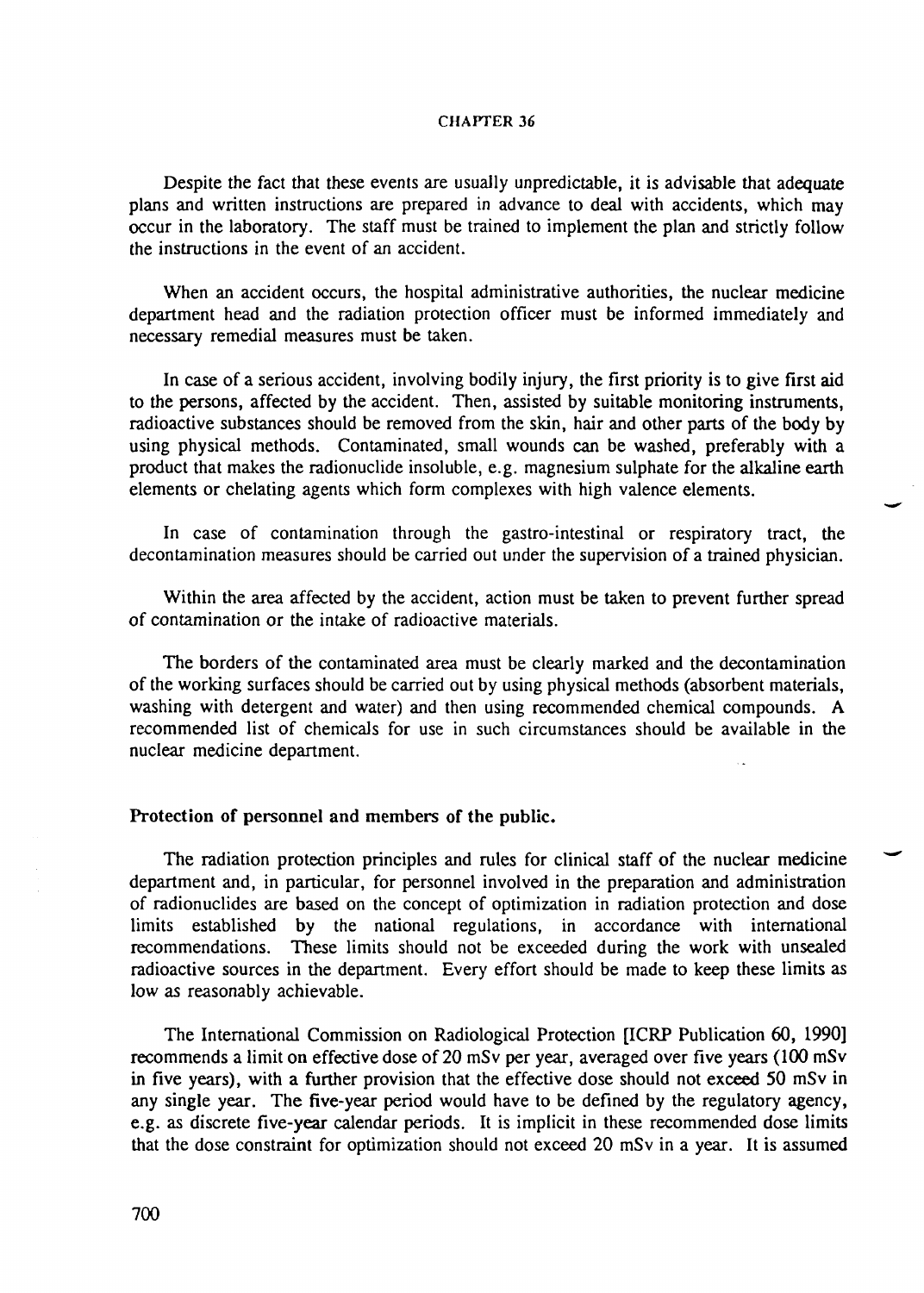that the dose constraints may be established on basis of "conclusion about the level of individual doses likely to be incurred in well-managed operations".

Usually the amount of radioactivity administered to the patients for diagnostic purposes is small and does not create any hazards for medical and auxiliary personnel, because of external irradiation from the patient. In this case, radiation protection efforts are concentrated in ensuring that the necessary precautions are observed during the process of preparation and administration of radiopharmaceuticals.

The main danger for personnel from external irradiation arises from the patients and their excreta, when therapeutic amounts of radionuclides are administered. The contacts of the staff with these patients, particularly during the first few days after the administration of radionuclides should be limited to the most essential visits, examinations, and procedures. The installation and use of television systems for remote surveillance is highly desirable if practicable. Special precautions should be taken during the collection, storage and disposal of excreta. After optimizing the working procedures, the rotation of personnel could be used to ensure that dose limits established for the staff is not exceeded.

The employer shall ensure that each female worker engaged in work with ionizing radiations is informed of the possible resulting danger to the foetus and the importance of informing the employer as soon as she knows that she is pregnant.

When a female worker declares that she is pregnant, the employer shall take all reasonably practicable steps to ensure that working conditions, including the likelihood of accidents, are such that during the remainder of her term of pregnancy the dose to the surface of her abdomen is less that 2 mSv and the dose to the woman from radionuclides intake is less than 1 mSv.

Regarding protection of members of the public, who may have personal contact with patients, who have received diagnostic amounts of radionuclides, it should be pointed out that this does not create any hazard because of external irradiation. It is only necessary that the members of the patient's family are instructed by medical personnel regarding the basic rules on how to collect excreta, if such collection is necessary.

The possible contact of members of the public with patients, to whom therapeutic amounts of radionuclides are administered, is a more serious problem. Measures should be taken to avoid exposures, in excess of the dose limits established for members of the public. Visits to patients, who are hospitalized in special wards after administration of therapeutic amounts of radionuclides, should be limited and a reasonable distance should be kept between visitors and the patient's bed.

The possible visits to a patient by pregnant women and children should be restricted to the most indispensable circumstances.

After treatment is completed, the patient may be allowed to leave the hospital, when the activity in his body does not exceed the level recommended by national regulations.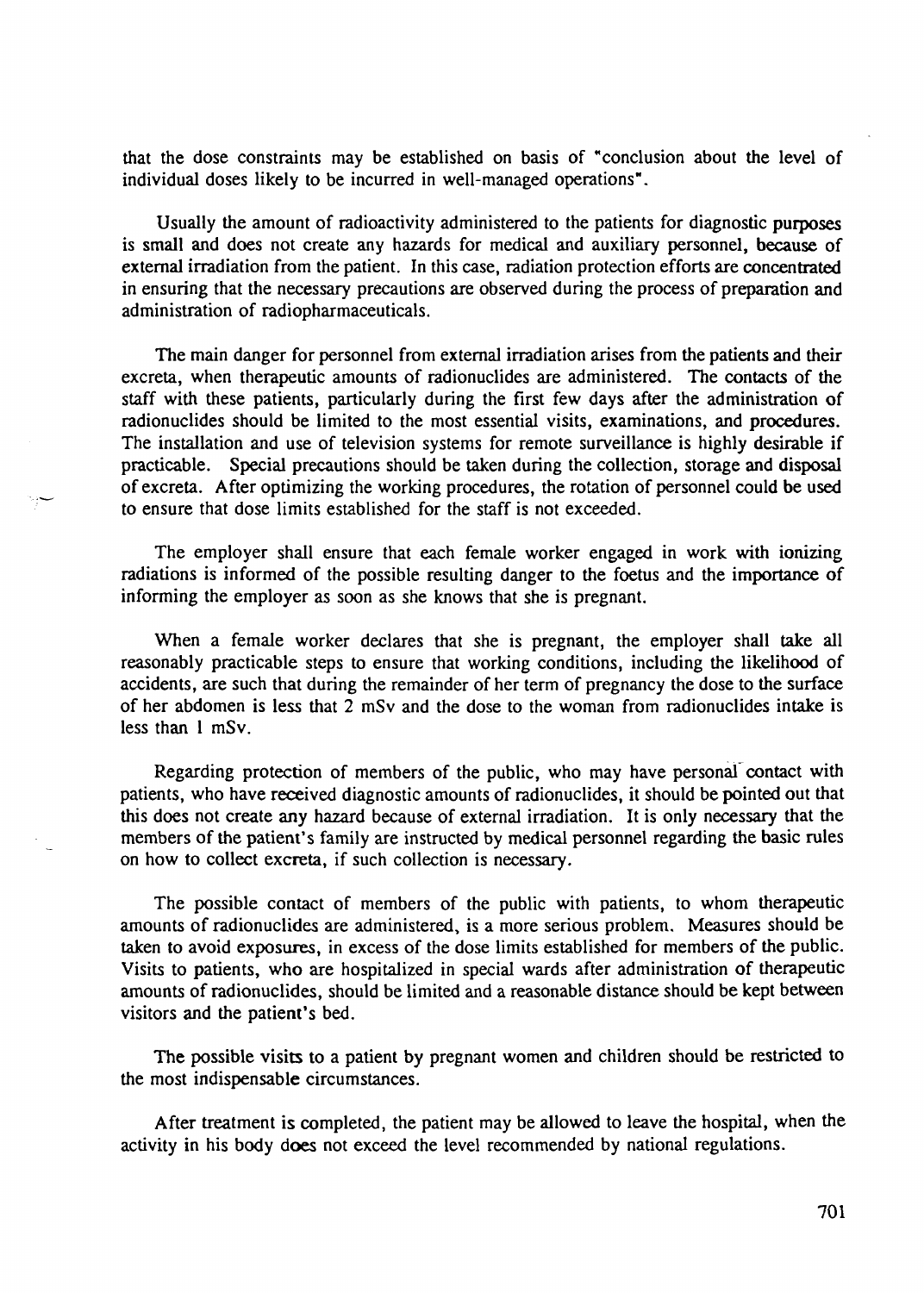During the travel to his home, it is advisable that the patient be accompanied by a member of the medical staff to prevent contamination of the environment and other people, if the patient needs to vomit or excrete. (This may not be practical in cases where public transport has to be used.) Members of the family should be instructed regarding precautions against possible contamination and how to minimize their exposure to external irradiation from the patient's body.

# SUGGESTED READING.

- [1] INTERNATIONAL COMMISSION ON RADIOLOGICAL PROTECTION, Annals of the ICRP. Publication 25 "The Handling, Storage, Use and Disposal of Unsealed Radionuclides in Hospital and Medical Research Establishments. Pergamon Press, Oxford, New York, Frankfurt, 1977.
- [2] INTERNATIONAL COMMISSION ON RADIOLOGICAL PROTECTION, Annals of the ICRP. Publication 57 "Radiological Protection of the Worker in Medicine and Dentistry". Pergamon Press, Oxford, New York, Beijing, Frankfurt, Sao Paulo, Sydney, Tokyo, Toronto, 1989.
- [3] INTERNATIONAL COMMISSION ON RADIOLOGICAL PROTECTION, Annals of the ICRP. Publication 60 "1990 Recommendation of the International Commission on Radiological Protection". Pergamon Press, Oxford, New York, Frankfurt, Seoul, Sydney, Tokyo, 1990.
- [4] WORLD HEALTH ORGANIZATION, Effective choices for diagnostic imaging in clinical practice. Technical Report Series 795, WHO, Geneva, 1990.
- [5] ILO/IAEA/WHO Manual on Radiation Protection in Hospitals and General Practice. Volume 2, Unsealed Sources, by D. frost and H. Jammet, WHO, Geneva, 1975.
- [6] WORLD HEALTH ORGANIZATION, Quality Assurance in Nuclear Medicine, WHO, Geneva, 1982.
- [7] NATIONAL RADIOLOGICAL PROTECTION BOARD, 1983. Draft guidance notes for the protection of persons against ionizing radiations arising from medical and dental use. (Quotation from R.F. Mould "Radiation Protection in Hospitals" Bristol and Boston, 1985).
- [8] R.F. MOULD, R.F., Radiation Protection in Hospitals. Adam Hilger Ltd., Bristol and Boston, 1985.